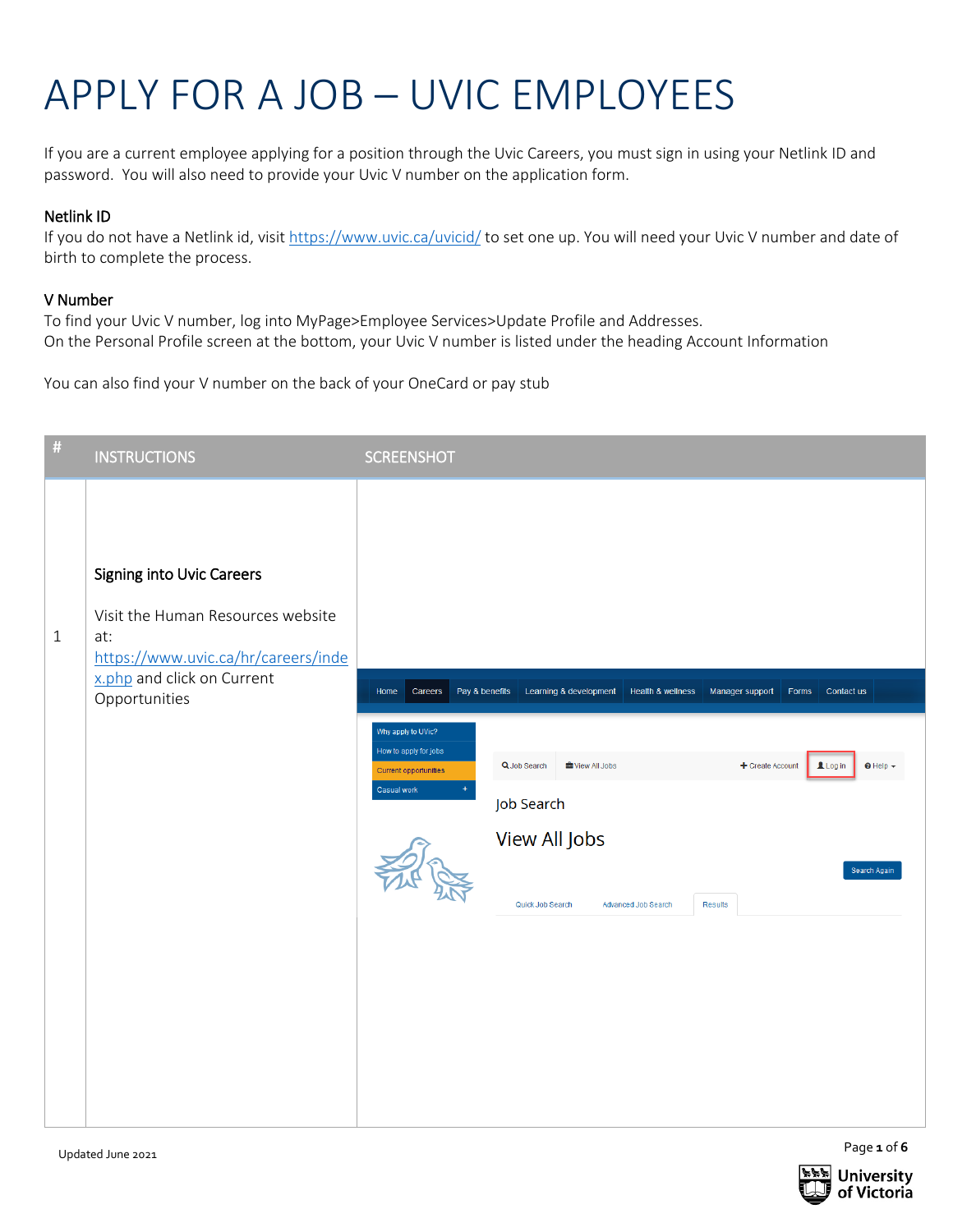| #              | <b>INSTRUCTIONS</b>                                                                                                                                                             | <b>SCREENSHOT</b>                                                                                                                                                                                                                                                                                                                                                                                                                                                                                                                                                                                                                                                                                                                                                                                                                                                                                                                                                                         |
|----------------|---------------------------------------------------------------------------------------------------------------------------------------------------------------------------------|-------------------------------------------------------------------------------------------------------------------------------------------------------------------------------------------------------------------------------------------------------------------------------------------------------------------------------------------------------------------------------------------------------------------------------------------------------------------------------------------------------------------------------------------------------------------------------------------------------------------------------------------------------------------------------------------------------------------------------------------------------------------------------------------------------------------------------------------------------------------------------------------------------------------------------------------------------------------------------------------|
|                |                                                                                                                                                                                 |                                                                                                                                                                                                                                                                                                                                                                                                                                                                                                                                                                                                                                                                                                                                                                                                                                                                                                                                                                                           |
| $\overline{2}$ | Log in is done through single sign on,<br>click 'Sign in to UVic'<br>If you have difficulties logging into<br>your account, please email<br>uviccareers@uvic.ca for assistance. | Log in<br>First Time User?<br><b>Returning User</b><br>· Submit a Résumé/CV Profile before applying<br>Current UVic Employee Login<br>· Maintain an up-to-date Résumé/CV<br>If you are a current UVic employee, click on the blue button<br>below and sign in using your NetLink ID.<br>Create job search agents that will do the<br>searching for you<br>Sign in to UVic<br>and much more<br>Non UVic Employee Login<br>If you are not currently a UVic employee, but you have<br>already created a UVic Careers account, log in using your<br>Create new account if you are not a current UVic<br>email address.<br>employee<br>User email<br>Password<br>Email/Username and password<br>are case sensitive.<br>Log in<br>Forgot your password?<br><b>MONSTER</b><br>Login<br><b>NETLINK ID? CLICK HERE   NON UVIC EMPLOYEE EMAIL</b><br><b>DO NOT USE</b><br><b>PASSWORD</b><br><b>THESE FIELDS</b><br>Email/Username and password are case sensitive. Forgot your password?<br>Log in |
|                | If you see a position that interests<br>you, select the job title to view the<br>job details.                                                                                   |                                                                                                                                                                                                                                                                                                                                                                                                                                                                                                                                                                                                                                                                                                                                                                                                                                                                                                                                                                                           |

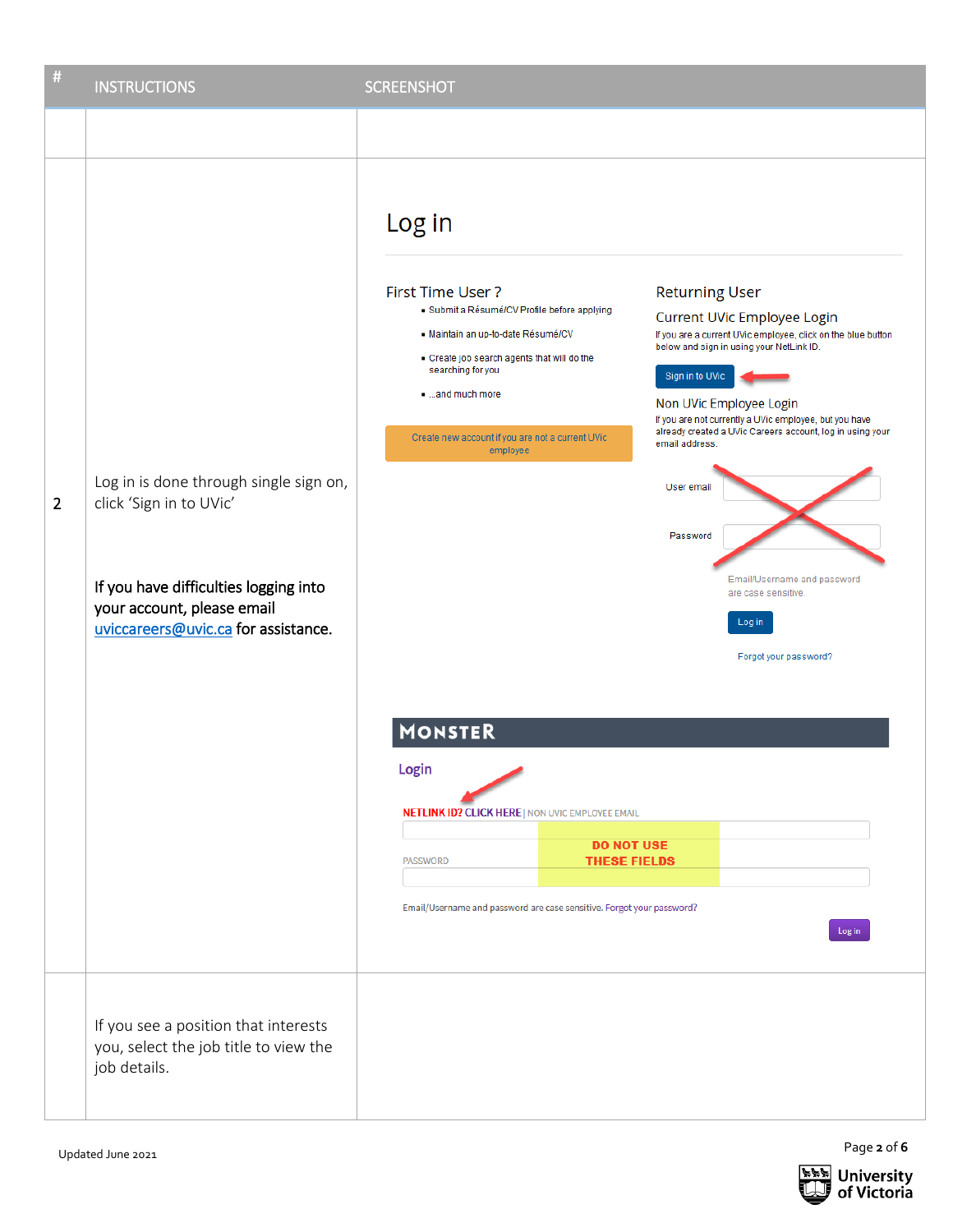| # | <b>INSTRUCTIONS</b>                                                                                                   | <b>SCREENSHOT</b>                                                                                                                                                                                                                                                                                                                                                                                                                                                                                                                                                                                                                                                                                                                                                   |
|---|-----------------------------------------------------------------------------------------------------------------------|---------------------------------------------------------------------------------------------------------------------------------------------------------------------------------------------------------------------------------------------------------------------------------------------------------------------------------------------------------------------------------------------------------------------------------------------------------------------------------------------------------------------------------------------------------------------------------------------------------------------------------------------------------------------------------------------------------------------------------------------------------------------|
|   |                                                                                                                       | Job Details<br>← Back to Search Results                                                                                                                                                                                                                                                                                                                                                                                                                                                                                                                                                                                                                                                                                                                             |
|   |                                                                                                                       | Community Engagement and Projects Coordinator - (992085)<br>$\blacktriangleright$ Tweet                                                                                                                                                                                                                                                                                                                                                                                                                                                                                                                                                                                                                                                                             |
| 3 |                                                                                                                       | in Share Share this job as a link in your status update to LinkedIn.<br>Organizational Unit<br>University of Victoria -> VP Finance and Operations -> Budget & Capital Planning                                                                                                                                                                                                                                                                                                                                                                                                                                                                                                                                                                                     |
|   |                                                                                                                       | <b>Posting Close Date</b><br>29 June 2018                                                                                                                                                                                                                                                                                                                                                                                                                                                                                                                                                                                                                                                                                                                           |
|   |                                                                                                                       | Please note that positions will close at 4 p.m. on the closing date.                                                                                                                                                                                                                                                                                                                                                                                                                                                                                                                                                                                                                                                                                                |
|   |                                                                                                                       | <b>FTE</b><br>1.0                                                                                                                                                                                                                                                                                                                                                                                                                                                                                                                                                                                                                                                                                                                                                   |
|   |                                                                                                                       | \$45,994.00 - \$51,766.00<br><b>Salary Grade</b>                                                                                                                                                                                                                                                                                                                                                                                                                                                                                                                                                                                                                                                                                                                    |
|   |                                                                                                                       | Salary posted reflects full FTE (will be prorated for part time)                                                                                                                                                                                                                                                                                                                                                                                                                                                                                                                                                                                                                                                                                                    |
|   |                                                                                                                       | Classification<br>SG <sub>5</sub>                                                                                                                                                                                                                                                                                                                                                                                                                                                                                                                                                                                                                                                                                                                                   |
|   |                                                                                                                       | 9/10/2018<br><b>Start Date</b>                                                                                                                                                                                                                                                                                                                                                                                                                                                                                                                                                                                                                                                                                                                                      |
|   |                                                                                                                       | <b>End Date</b><br>9/10/2019                                                                                                                                                                                                                                                                                                                                                                                                                                                                                                                                                                                                                                                                                                                                        |
|   |                                                                                                                       | <b>Employee Group:</b><br>PEA - Term                                                                                                                                                                                                                                                                                                                                                                                                                                                                                                                                                                                                                                                                                                                                |
|   |                                                                                                                       | # of Hires Needed<br>-1<br><b>Additional Posting</b><br>N/A                                                                                                                                                                                                                                                                                                                                                                                                                                                                                                                                                                                                                                                                                                         |
|   |                                                                                                                       | Information                                                                                                                                                                                                                                                                                                                                                                                                                                                                                                                                                                                                                                                                                                                                                         |
|   |                                                                                                                       | <b>Communications/Public Relations</b><br>Category                                                                                                                                                                                                                                                                                                                                                                                                                                                                                                                                                                                                                                                                                                                  |
|   |                                                                                                                       | The University of Victoria is one of Victoria's largest employers and one of Canada's best<br>About this Opportunity<br>diversity employers. Together we are more than 5,000 dedicated faculty, librarians and staff<br>supporting the University of Victoria's diverse academic programs, world-class research and<br>commitment to civic engagement.                                                                                                                                                                                                                                                                                                                                                                                                              |
| 4 | Click the Apply to this Job button at<br>the bottom of the screen.                                                    | roward oar omproyeed enemmere.<br>The University of Victoria is an equity employer and encourages applications from women, persons with disabilities, members of<br>visible minorities, Aboriginal Peoples, people of all sexual orientations and genders, and others who may contribute to the further<br>diversification of the university. Persons with disabilities who anticipate needing accommodations for any part of the application<br>and hiring process may contact Kam Cheema, HR Programs and Project Manager, at uviccareers@uvic.ca. Any personal<br>information provided will be maintained in confidence.<br><b>Additional Information</b><br>992085-VPFO-2018-FOR JD-Community<br>Engagement and Projects Coordinator-SG5<br>D Apply to this Job |
|   |                                                                                                                       |                                                                                                                                                                                                                                                                                                                                                                                                                                                                                                                                                                                                                                                                                                                                                                     |
|   |                                                                                                                       | Your Profile Cashier - (H9985.59)                                                                                                                                                                                                                                                                                                                                                                                                                                                                                                                                                                                                                                                                                                                                   |
|   | From the Resumé Profile Creation<br>screen, select Upload Resumé if you<br>have an electronic copy of your<br>resumé. | Step 1<br>Step 2<br>Step 3<br>Step 4<br>Step 5<br>Résumé Profile Creati<br>Cover Letters<br>Attachments<br>Diversity Informati<br>Preview<br>Résumé Profile Creation (This step is required.)                                                                                                                                                                                                                                                                                                                                                                                                                                                                                                                                                                       |
|   |                                                                                                                       | Upload Résumé                                                                                                                                                                                                                                                                                                                                                                                                                                                                                                                                                                                                                                                                                                                                                       |
|   | Acceptable resumé formats include<br>MS Word, RTF, plain text, HTML and<br>text-based PDF.                            | <b>UVic Application Form</b><br>* Indicates required field<br>PLEASE NOTE: THE FORMATTED VERSION OF YOUR RÉSUMÉ/CV WILL BE ACCESSIBLE AND VIEWABLE BY THE RECRUITMENT TEAM. *<br>$\overline{1}$                                                                                                                                                                                                                                                                                                                                                                                                                                                                                                                                                                     |

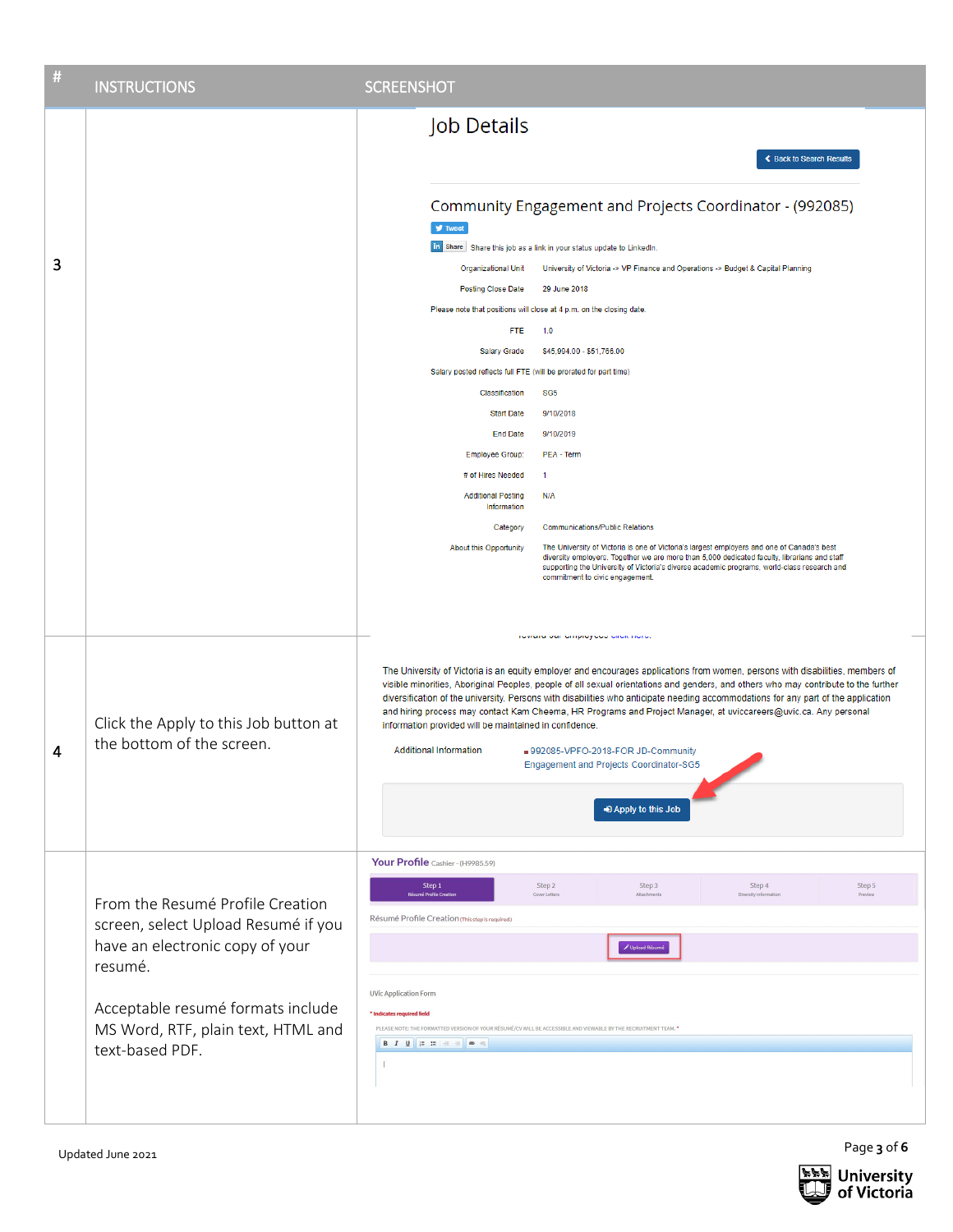| # | <b>INSTRUCTIONS</b>                                                                                                                                                                                                                                                                                                                                         | <b>SCREENSHOT</b>                                                                                                                                                                                                                                                                                                                                                                                                                                                                                                                                                                                                                                                                                                                                                                                                                                                                                                                                                                                                                                                            |
|---|-------------------------------------------------------------------------------------------------------------------------------------------------------------------------------------------------------------------------------------------------------------------------------------------------------------------------------------------------------------|------------------------------------------------------------------------------------------------------------------------------------------------------------------------------------------------------------------------------------------------------------------------------------------------------------------------------------------------------------------------------------------------------------------------------------------------------------------------------------------------------------------------------------------------------------------------------------------------------------------------------------------------------------------------------------------------------------------------------------------------------------------------------------------------------------------------------------------------------------------------------------------------------------------------------------------------------------------------------------------------------------------------------------------------------------------------------|
| 5 | NOTE: The platform used to manage<br>UVic Careers collects all of your<br>attachments and application<br>submissions to a single applicant<br>workbench for each user. If you are<br>applying to multiple positions, your<br>application and attached documents<br>may be viewed by members for<br>Hiring Committees for any of the<br>applied to positions | $\equiv$ MONSTER<br><b>◆ Main Menu</b><br>My Résumés<br>Q<br>Employees<br>Search<br>$\overline{\phantom{a}}$<br><b>CAREER CENTRE</b><br>v<br>Career Centre / My Résumés / Résumé Attachments<br>My Résumés<br>Résumé Attachments REQUIRED QUALIFICATION<br>Résumé<br><b>Cover Letters</b><br><b>ATTACHMENT DESCRIPTION</b><br>NOTE TO APPLICANTS: ATTACHMENTS LISTED BELOW WILL<br>Résumé Attachments<br>APPEAR ON ALL APPLICATIONS. IF YOU WISH TO REMOVE AN<br>ATTACHMENT, CLICK ON THE X NEXT TO THE FILE NAME. THE<br>Résumé Submission History<br>ATTACHMENT WILL BE REMOVED FROM ALL APPLICATIONS.<br><b>Interview Invitations</b><br><b>Job Search</b><br>$\checkmark$<br><b>Offers</b><br>$^{\circ}$<br><b>New Hire Checklist</b><br>×<br>FIND FILE <sup>*</sup><br>Browse<br>Résumé Attachments Belinda Fontes<br>ATTACHMENT DESCRIPTION<br>NOTE TO APPLICANTS: ATTACHMENTS LISTED BELOW WILL<br>APPEAR ON ALL APPLICATIONS. IF YOU WISH TO REMOVE AN<br>ATTACHMENT, CLICK ON THE X NEXT TO THE FILE NAME. THE<br>ATTACHMENT WILL BE REMOVED FROM ALL APPLICATIONS. |
| 6 | You may manage your attachments<br>from the Career Centre - My<br>Resumé – Resumé Attachments                                                                                                                                                                                                                                                               | $\circ$<br>FIND FILE *<br>Browse,<br>Add Attachment<br>ATTACHMENT DESCRIPTION<br>RESUME/CV ATTACHMENT NAME NOTE TO APPLICANTS: ATTACHMENTS LISTED BELOW WILL APPEAR ON ALL APPLICATIONS. IF YOU WISH TO REMOVE AN ATTACHMENT, CLICK ON THE X NEXT TO THE FILE NAME. THE ATTACHMENT WILL BE REMOVED FROM ALL APP<br>Belinda Fontes Resume<br>$\circ$ x<br>2.docx<br>Belinda Fontes Resume.docx<br>$\circ$ x<br>$rac{1}{\sqrt{16.17}}$                                                                                                                                                                                                                                                                                                                                                                                                                                                                                                                                                                                                                                         |

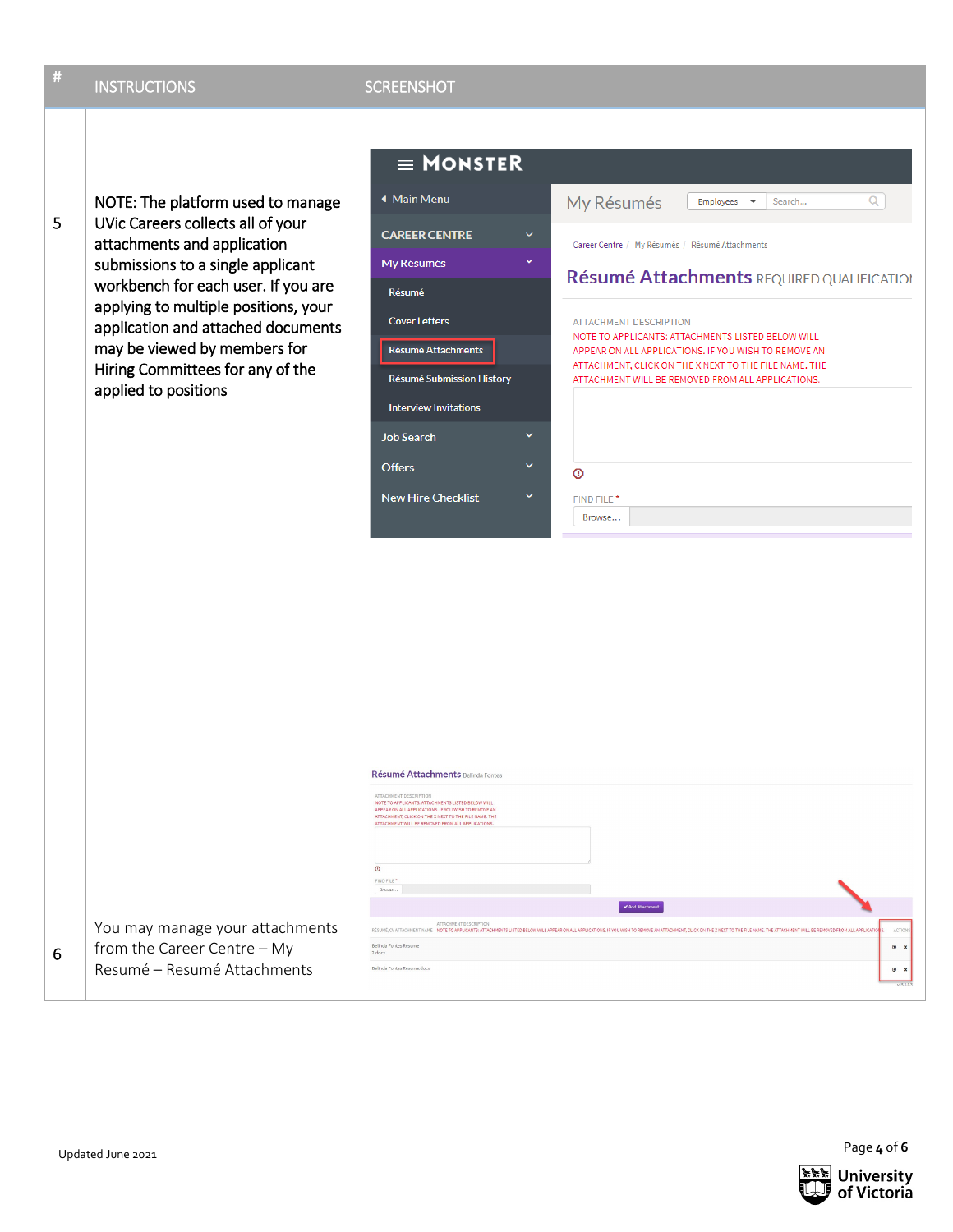| #  | <b>INSTRUCTIONS</b>                                                                                                                                                                                                                                                                                            | <b>SCREENSHOT</b>                                                                                                                                                                                                                                                                                                                                                                                                                                                                                                                                                                                                                                                                                                                                                                                                                                                                                                                                                                                                                                                                                                                                      |
|----|----------------------------------------------------------------------------------------------------------------------------------------------------------------------------------------------------------------------------------------------------------------------------------------------------------------|--------------------------------------------------------------------------------------------------------------------------------------------------------------------------------------------------------------------------------------------------------------------------------------------------------------------------------------------------------------------------------------------------------------------------------------------------------------------------------------------------------------------------------------------------------------------------------------------------------------------------------------------------------------------------------------------------------------------------------------------------------------------------------------------------------------------------------------------------------------------------------------------------------------------------------------------------------------------------------------------------------------------------------------------------------------------------------------------------------------------------------------------------------|
| 7  | Complete all the fields on the<br>application form and fill in your UVic<br>ID Number (V Number) so that the<br>system will identify you as an<br>internal applicant                                                                                                                                           | <b>UVIC ID NUMBER</b><br>ARE YOU A CURRENT EMPLOYEE? *<br><b>◎</b> Yes<br>$\bigcirc$ No<br>WHICH EMPLOYEE GROUP ARE YOU A PART OF? *<br>-- Select --                                                                                                                                                                                                                                                                                                                                                                                                                                                                                                                                                                                                                                                                                                                                                                                                                                                                                                                                                                                                   |
| 8  | Internal Employees - Please clearly<br>indicate on your application/resume<br>which union group you belong to. If<br>you have more than one position,<br>please specify both unions on your<br>application/resume.                                                                                             | WHICH EMPLOYEE GROUP ARE YOU A<br>PART OF?*<br>-- Select --<br>Internal Employees - Please clearly indicate on your application/resume which union group you belong to. If you have more than one position, please specify both<br>unions on your application/resume.                                                                                                                                                                                                                                                                                                                                                                                                                                                                                                                                                                                                                                                                                                                                                                                                                                                                                  |
| 9  | If you wish to provide a cover letter<br>you can create it here. Type your<br>cover letter in the Cover Letter field,<br>or copy and paste from your files.<br>You must give your letter a name.<br>This step is optional, though<br>submitting a cover letter is<br>recommended.<br>Choose Next or Skip Step. | Your Profile Cashier - (H9985.59)<br>Step 2<br>Step 3<br>Step 4<br>Step 1<br>Résumé Profile Creation<br>Attachments<br>Diversity Information<br><b>Cover Letten</b><br>COVET Letters (Any attachments listed below will be submitted with your application.)<br>FIND THE COVER LETTER:<br>٠<br>Browse<br>The fields with a red * are required. Valid file formats include .doc, .docx, .wpd, .rtf, .txt, HTML, and text-based PDF. There will be a short delay while the Cover Letter is being uploaded. Please do not click on t<br>than once. This window will automatically close when the uploading has completed.<br>After the upload has completed, you will have the opportunity to add or modify any of the information imported into the form.<br><b>COVER LETTER NAME*</b><br><b>Cover Letter Name</b><br>COVER LETTER CONTENTS (TYPE TEXT IN FIELD OR<br>CUT AND PASTE FROM EXISTING COVER LETTER.) *<br><b>B</b> $I$ <b>U</b> $\equiv$ $\equiv$ $\equiv$ $\equiv$ $\equiv$ $\equiv$ $\equiv$<br>Copy and paste cover letter<br>$\circledcirc$                                                                                              |
| 10 | Provide diversity information if you<br>wish. This step is optional.<br>Diversity information is used for<br>university reporting purposes only.<br>Choose Next or Skip Step.                                                                                                                                  | Your Profile Cashier - (H9985.59)<br>Step 2<br>Step 1<br>Step 3<br>Step 4<br>Résumé Profile Creation<br><b>Cover Letters</b><br><b>Diversity Informat</b><br>Attachments<br>Diversity Information (Any attachments listed below will be submitted with your application.)<br>The University of Victoria is an equity employer and encourages applications from women, persons with disabilities, members of visible minorities, Aboriginal Peoples, people of all sexual orientations and ge<br>contribute to the further diversification of the university. For information on why UVic collects this information please review our FAQs: http://www.uvic.ca/hr/careers/home/apply/index.php Responses from<br>only be shared with hiring managers if the competition is identified as a preferential or limited hire competition.<br>IF YOU IDENTIFY AS A MEMBER OF ONE OF THE<br>FOLLOWING GROUPS, PLEASE SELECT IT; USE THE<br>CTRL KEY TO SELECT MULTIPLE.<br>Women<br>Visible minorities<br>Persons with disabilities<br><b>Aboriginal Peoples</b><br>← Previous<br><b>图 Finish Later</b><br>✔ Skip Step<br>Cancel<br>$\blacktriangleright$ Next |